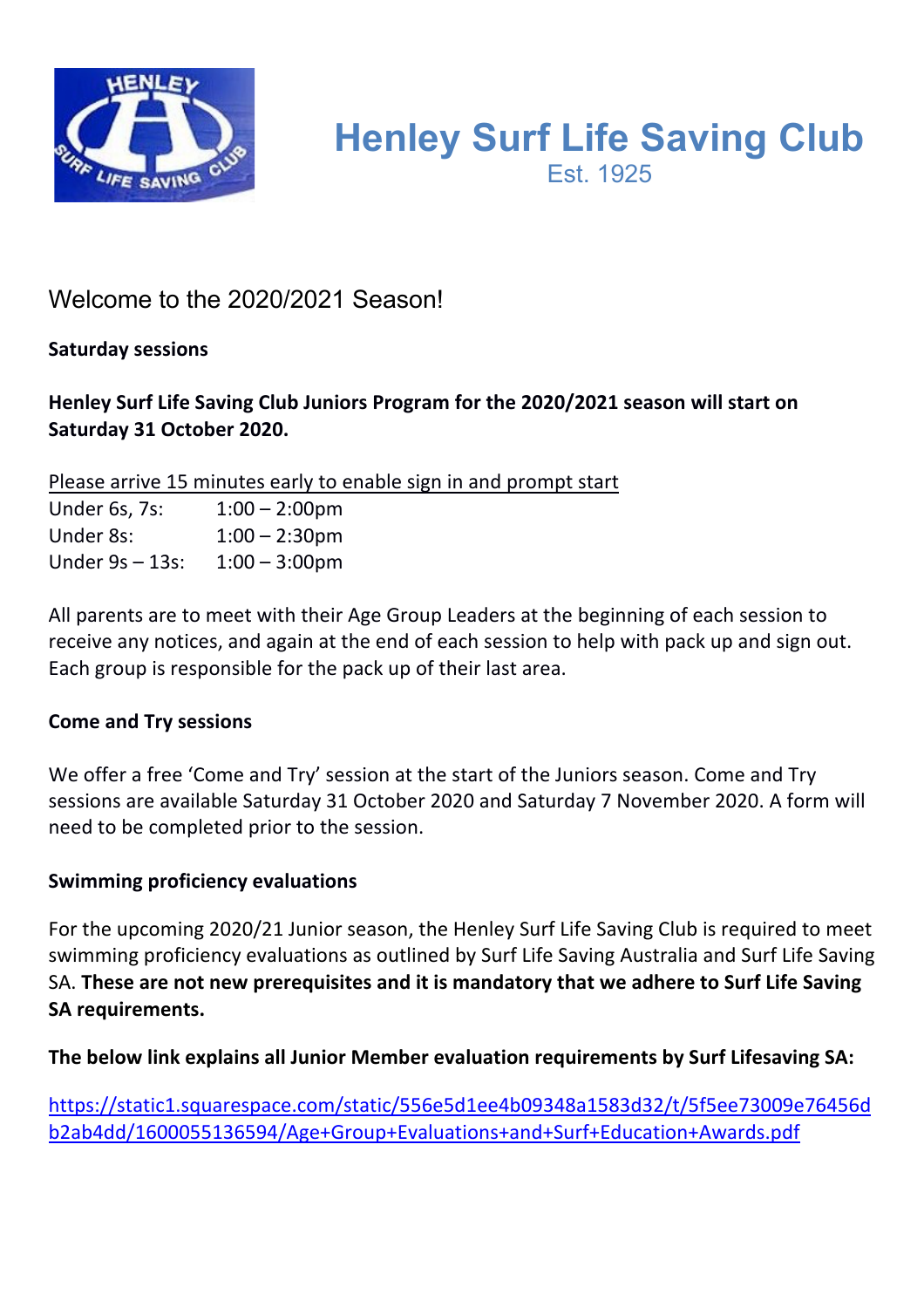#### **Rosters**

Please remember that surf life saving is 100% volunteer driven. Age groups will be rostered on to assist with BBQ and carnival duties on a rotating basis. More information will be available at the start of the Junior season.

#### **Mid-week Training**

Additional training is available for Junior Members interesting in competing for Henley SLSC (Under 8 and above age groups). Competition Skills Evaluation must be met to participate in water-based sessions. Please speak to your Age Group Leaders.

Please refer to separate document weekly training on the website at the commencement of the Junior season.

#### **Swim Squad**

### **Swimming at Seaton Swimming Pool: Thursdays 7:00 – 8:00pm Cost: \$10 per session**

Swimming at Seaton is for Junior Members who are able to confidentially swim 100 metres freestyle. If you are unsure of your child's ability, please feel free to bring them to the pool for a trial. Our coaches are qualified, experienced Swimming Instructors/Coaches.

There are many swim schools around if you think that your child might need a term or two just to work on stroke and form. We recommend the following Swimming Schools: Seaton Swim School, Findon Swim School, iSwim - Immanuel College, Thebarton Swim School.

#### **Junior Carnivals**

Junior Carnivals dates have been set for the 2020/2021 season.

#### They are as follows:

Junior Carnival 1: Sunday 15 November (Seacliff) Junior Carnival 2: Sunday 13 December (Grange) Junior Carnival 3: Sunday 31 January (Glenelg) Junior Carnival 4: Sunday 21 February (Normanville)\* State Championships: Saturday 20 & Sunday 21 March (Seacliff) \*This will include some State Champ heats/events.

#### **Henley Junior Club Champs**

**Junior Club Champs for Henley SLSC will be held on Saturday 6 February 2021.**